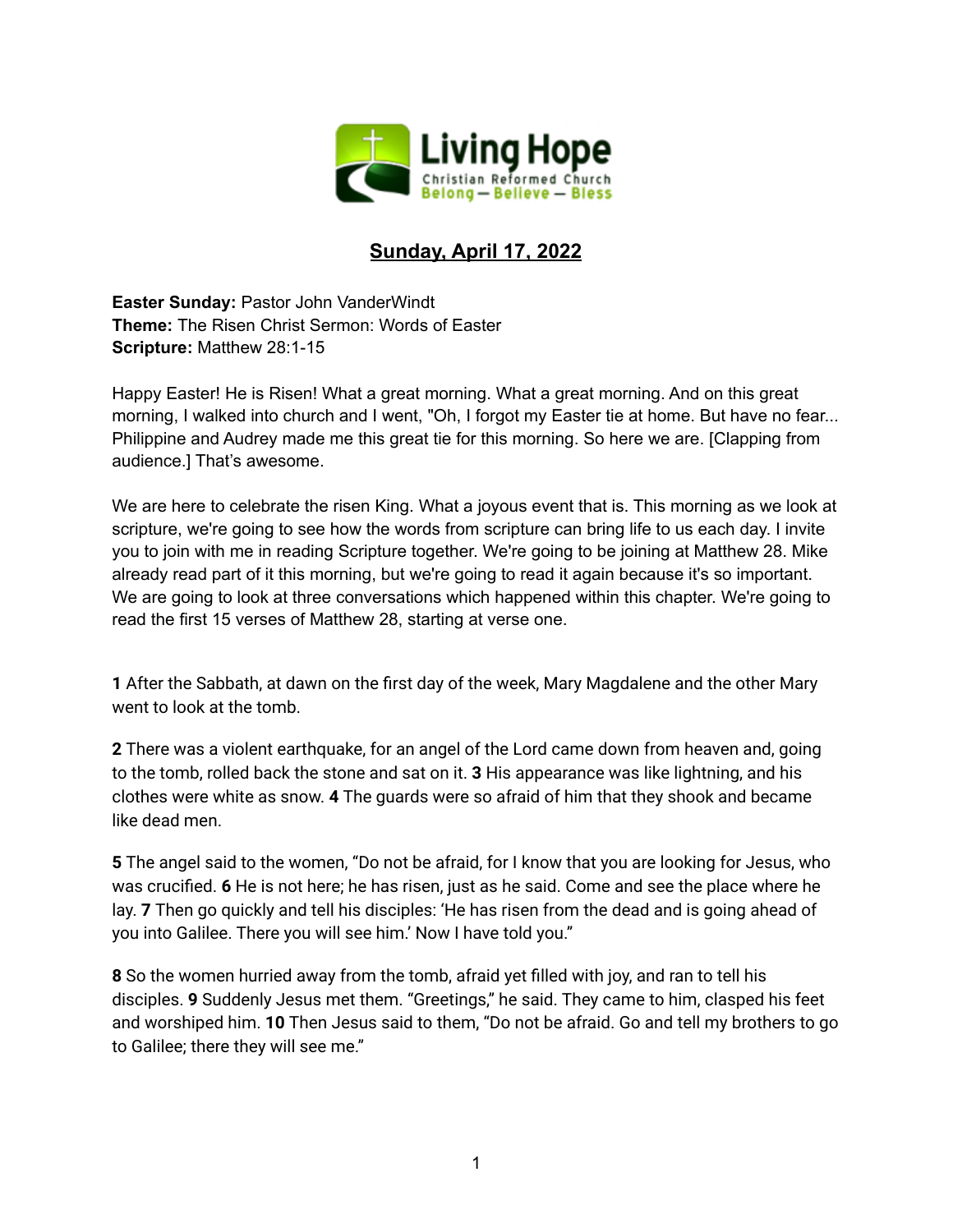## **The Guards' Report**

**11** While the women were on their way, some of the guards went into the city and reported to the chief priests everything that had happened. **12** When the chief priests had met with the elders and devised a plan, they gave the soldiers a large sum of money, **13** telling them, "You are to say, 'His disciples came during the night and stole him away while we were asleep.' **14** If this report gets to the governor, we will satisfy him and keep you out of trouble." **15** So the soldiers took the money and did as they were instructed. And this story has been widely circulated among the Jews to this very day.

## Join me in prayer.

Dear Lord, we come to you this morning. Lord, we celebrate the resurrected Christ. Lord, as we look at the words which You have spoken to us on this day, may we hear Your voice. Lord, may You speak to us in a new way to see Your resurrected self and Your incredible gift of life to us. In Jesus' name. Amen.

As I said before, we're going to look at three conversations.

- 1. There is the first conversation which happens between the women and the angels, albeit fairly one-sided.
- 2. There is a second conversation which happens between Jesus and the women. Again, one-sided.
- 3. Then there's a third conversation which happens between the chief priests and the guards.

Even though we hear only some of the words, that conversation is a dialogue, and we'll look at how that plays out as well.

But let's start with the first one with the women going to the tomb and seeing the angel. Now there is something very interesting about that situation. The women who approach the tomb are also the women who went and saw where Jesus was buried. You may recall, if you remember the story from Friday or if you read in Matthew 27, how the disciples abandoned Christ. The women went to see where the body was buried. And the women knew. Now on this Sunday morning, the women go there early to bring spices to the tomb.

So they get there. They see the angel after feeling an earthquake. And the angel says to them first of all, I think this is a requirement of all angels - the first words out of any angel's mouth is, "Fear not." I think those are probably good words because if we really saw an angel, we may be a little nervous as well.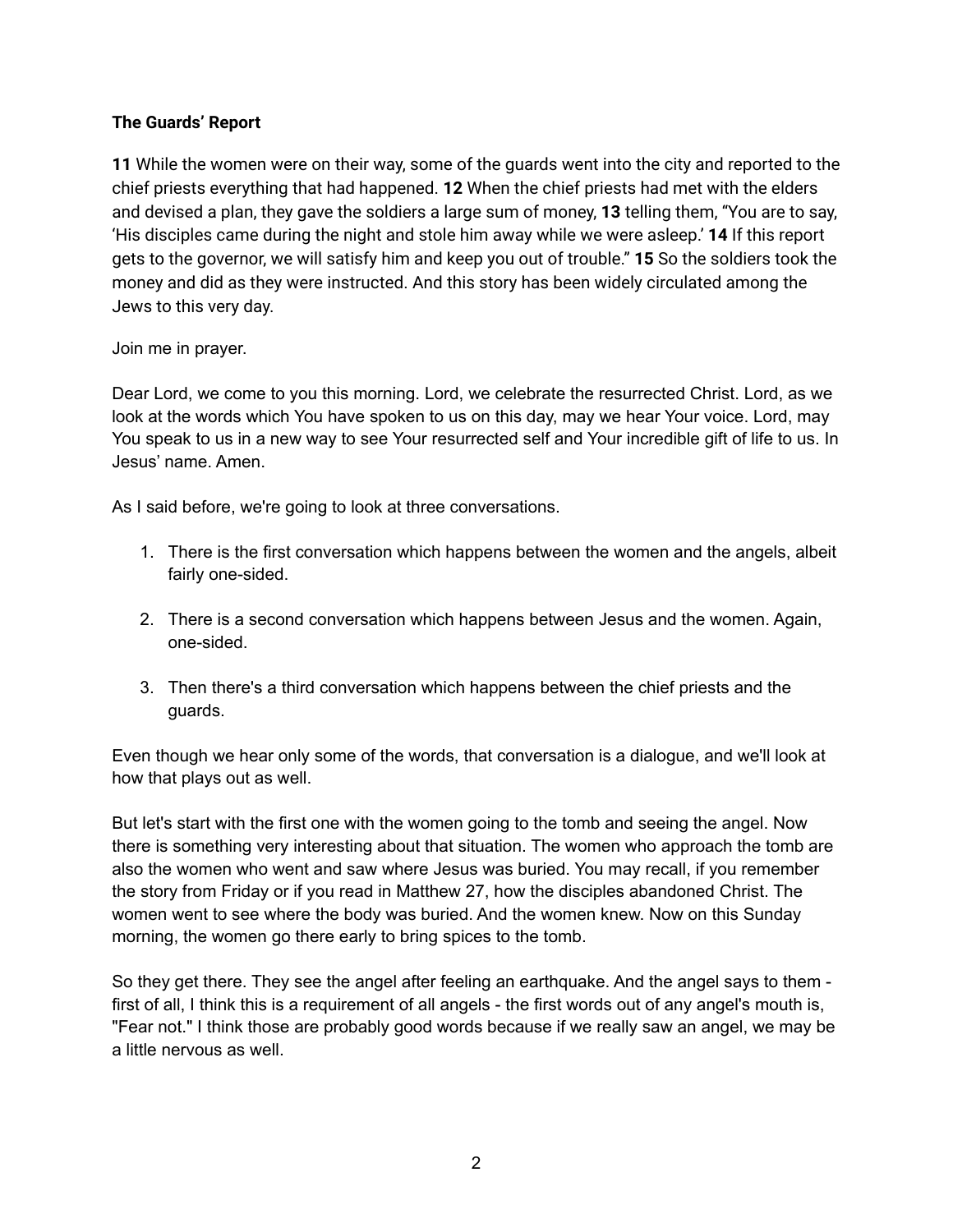But the first words are, "Fear not." And this "fear not" is not just the fact that they saw the angel but "fear not" that your dreams of a Messiah have not died. Because, as the angel says right after that, "For I know you are looking for Jesus who was crucified. He is not here. He has risen." The angels know that the women are looking for Jesus. And the angels tell them that He is not here for He has risen. Do you remember a few months ago when the angels came to the shepherds and said to them, "I have good news for you. Fear not for today is born the Savior." And the shepherds went to look for them and they found Him. The angels come today looking again for Jesus but He is not here for He has risen. And then it says this... this little phrase, "Just as He said."

Oh, how often we forget what Christ says. But the angels remind the women here that when Christ says something, He will accomplish it. So when Christ said to the women before and to the disciples, "I am going to die and three days later I will rise again," He accomplished it. Now anyone who says I'm going to die and then come back from the dead on my own and can accomplish that has got to be God. And the angels are saying to the women, "Remember what he said. He said he would rise and He did." But just to prove it to you, there's that next line, "Come and see the place where he lay."

Do you remember what the angels told the shepherds and how they would notice who baby Jesus was? He would be wrapped in swaddling clothes and lying in a manger. The women now come to the tomb expecting to see Jesus wrapped in linen and lying in the tomb... except all that's there is the linen.

We read in John that the angels showed him there was a cloth that was wrapped around Jesus laying there. And so now the women see with their own eyes that the cloth which was wrapped around Jesus which they had seen is there, but Jesus is not. And the angels say to the women, "Look, here is evidence that Jesus is alive." Then the angel instructs them this way, "Then go quickly and tell His disciples." Go quickly. Do not meander. It's Sunday morning. Don't say, "Oh, this can wait till Monday. Go quickly."

Do you remember what the shepherds did after they heard the news? It says they hurried off to Bethlehem to see what had been told them. Then the angel says, "Go quickly." This is important. "You need to do this right away because if you don't, chances are you won't." So the women leave. And what the angels had told them to tell the disciples was, #1 He is risen, and #2 Meet me in Galilee. Those are my instructions. So the women leave. It says, "As they hurried away from the tomb," in verse eight, "afraid but filled with joy." And they were afraid.

And you're thinking, "I understand the joy part." Right? Jesus is alive. It's awesome. Why would I be afraid? You have to understand the predicament they were in. At that time in history, the telling of truth or a story from a woman's perspective was not validated. In fact, a woman could not be a witness in court. And so part of their fear is going back and saying to the disciples, "Hey, guess what? Jesus rose," and the disciples saying, "Come on, woman. Quit making up stories. We all saw him die." How are they going to convince the disciples?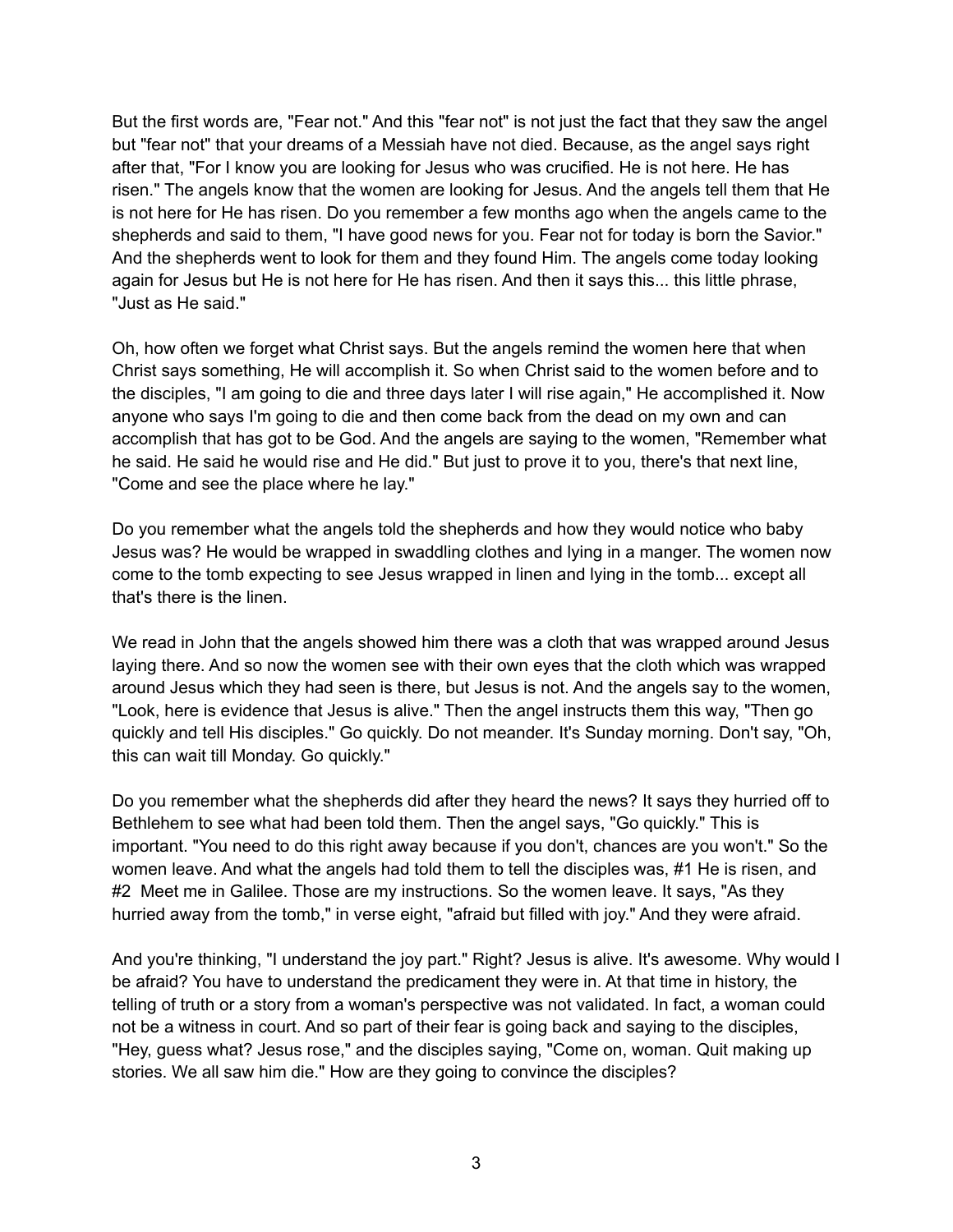Now here's the beautiful part of this piece. It says right after that, "Suddenly Jesus met them." Jesus understood exactly what was going on in their minds. Jesus understood their fear of, "How are we going to convince them? Am I sure I want to do this? Maybe I should just wait a little bit. Maybe I should say, "Hey guys, I heard that the stones rolled away. Why don't you go check it out?" And Jesus says as He gets there, "Greetings." Now this term "greetings" in Greek is "(ky-ro)." (don't know spelling) (ky-ro) is used in many different ways within the New Testament. Sometimes it's translated as "hail." Like, "Hold on, stop. Whoa."

But it's also translated as, "Rejoice." And if you look at it, I think it's in the New King James, they actually use the word, "rejoice" as Jesus' greeting in this piece. Because Jesus is saying, "Women, I'm here. Rejoice with me. I'm with you. I will be with you throughout this piece." And He comes to them and His words are, "Do not be afraid. Do not be afraid to do what I have told you to do. Why? Because I will meet you there. I will be in that space with you when you are called to do it." Then He repeats the instructions. "Go and tell my brothers to go to Galilee and there they will see me." But notice a term he uses. The angels say, "Go and tell my disciples." Jesus says, "Go and tell my brothers."

There is a shift now in relationship between Jesus and the disciples. There is a shift in our relationship between us and God. Because when Jesus died on the cross and rose from the grave, He made that shift into which we now become adopted as children of God. As children of God, we now become adopted brothers and sisters of Christ. And so when Jesus says to the women, "Go and tell my brothers," He is saying to the disciples who abandoned Him, "I will not abandon you. I am your brother."

So the women leave and now there is this third conversation which we read. It says, "While the women were off going, some of the guards - probably some of the guards who felt the earthquake, saw the angel and were just terrified - went to the chief priests, because they have a problem." On Friday, they thought they got the best duty of the weekend. What could be more work than standing by a grave making sure the stone doesn't move? That's going to take a lot of work, huh? [Congregation quietly laughing.]

We'll just sit here and have a good time. We'll chat, wait for time to go by and get paid overtime. This is good. Sunday morning arrives and suddenly life is not so pleasant. There's an earthquake, an angel comes and rolls the stone away. And that body that they were supposed to be guarding which was dead now walks by them. [Congregation quietly laughing.]

Oh. We have a problem. Because on that tomb was a seal and that seal basically said, "Anybody who allows this tomb to be open will be killed." "Oh, we're in trouble." I can't go to my head guards because he'll just say, "You're dead." So I'm gonna go to the chief priests because they kind of set it up in the beginning and we'll see what they say. So they go to the chief priests and they explain to the chief priest everything that happened. They explain the earthquake. They explain the angel coming down. They explain the women being there. And the chief priests are going, "Uh oh, we have a problem.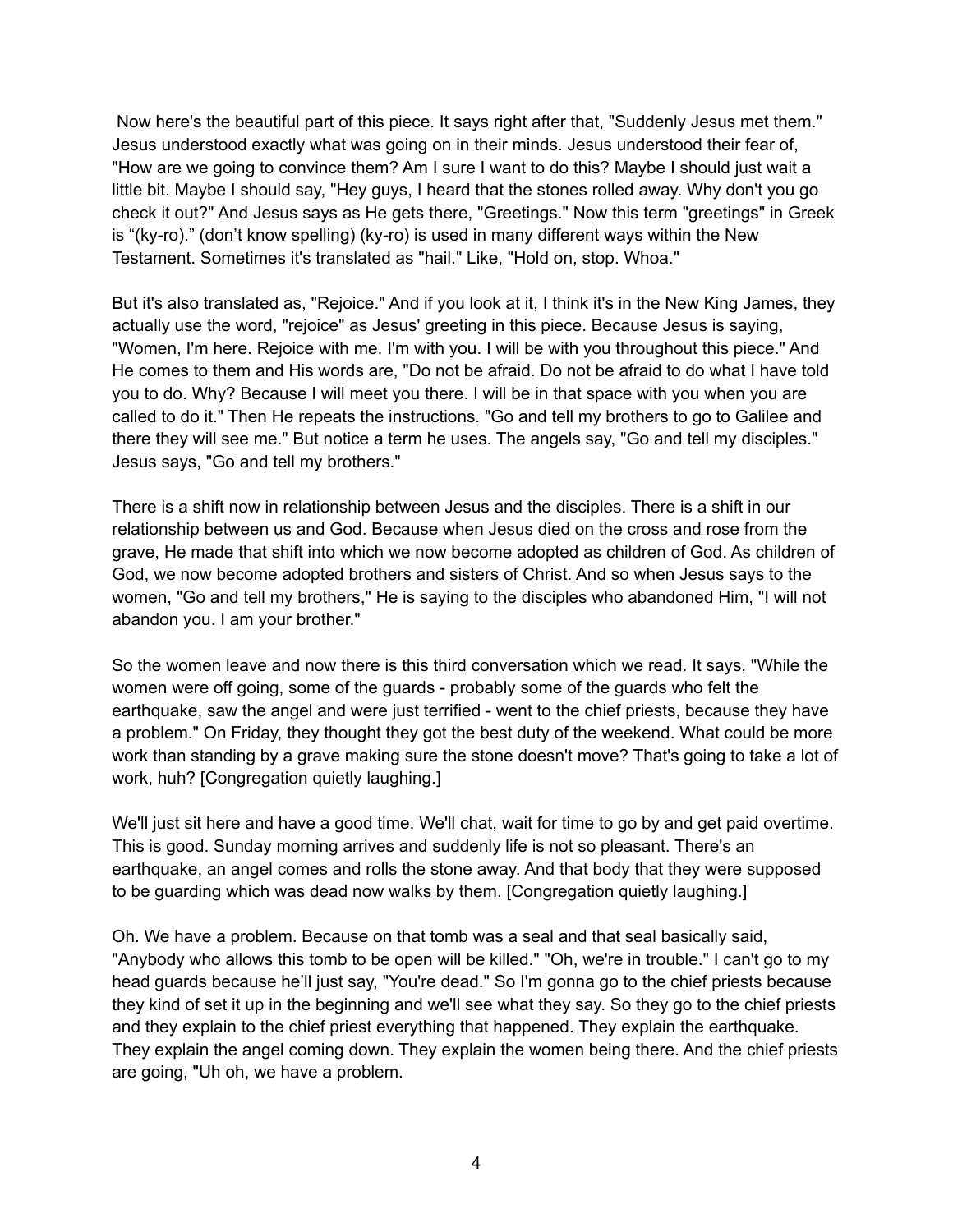Because this Jesus who we crucified - one of the things that we claimed was a testimony of blasphemy was when he said, 'I'm going to destroy the temple and rebuild it in three days again' - and it's day three. He's alive. We have a problem." And so they come up with this theory. The theory is, "If we say to the guards, 'Tell everyone that you took a nap'... and I know you're not supposed to... but just pretend you took a nap. And while you were sleeping, the disciples came, rolled the stone away and took the body. And that's what happened." First of all, if you think about that, these would be the same disciples who, when Jesus was alive and Roman soldiers came, they all left and fled.

Can you imagine those same scared bunch of disciples coming in the middle of the night knowing that there are soldiers there going, "Hey, let's just sneak in here and steal the body." But that is the lie which they were told to tell. And just to make sure that they would tell that lie, they paid them a large sum of money. Now the soldiers had a choice to make. They saw what happened. They know what happened. They also thought, "You know, I could use a little extra money. The pay isn't that great. What difference does it make to me?" So they took the money and they started spreading that rumor.

And the chief priests said to them, "Don't worry about your guards or your officers. If it gets back to them, we will make it right. And we'll take care of it for you." So they did. They took on a new story that the world was telling them. Three conversations that happened on that first Easter. Sometimes I wonder if when we think about Easter we think about, "Jesus is alive; therefore, I have eternal life and I'm set."

But today, God's Word tells us Jesus is alive not just for eternal life. Jesus is alive for today. For you and me today. Let's quickly go back through those three conversations. When the angel said to the women, "Fear not. He's not here. He is risen. Just as He said." How often do we go about life going, "I'm not sure Jesus is here. I'm not sure Jesus really is alive." And the angel says to us today, "He is not here being in the tomb. He is risen." And after Jesus ascended and the Holy Spirit came at Pentecost, Jesus says, "I am with you always." So when you say, "He is not here," you're right. He's not in the tomb. But He is here. He is within us all. And He has risen.

Then remember those important words that happened just afterwards, "Just as he said." And what did He say? Here it is. [Pastor John holds up bible.] This is what he has said. Jesus is with us each day and when we want to hear what Jesus said and what his promises are, they are right here. [Pastor John holds up the bible.] You can read them anytime. Jesus is the Word and the Word became flesh to dwell among us and to make it so that we may be in communion with the Father.

So when the angel said to the women, "He is not here," we too can say, "He is not in a grave someplace. He has risen." And we can live by the promises that He said. If He said it in Scripture, you know it's true. But then notice what the angels did. The angels said, "Come and see where he layed." If you look around you within your life, you will see evidence of a risen Savior.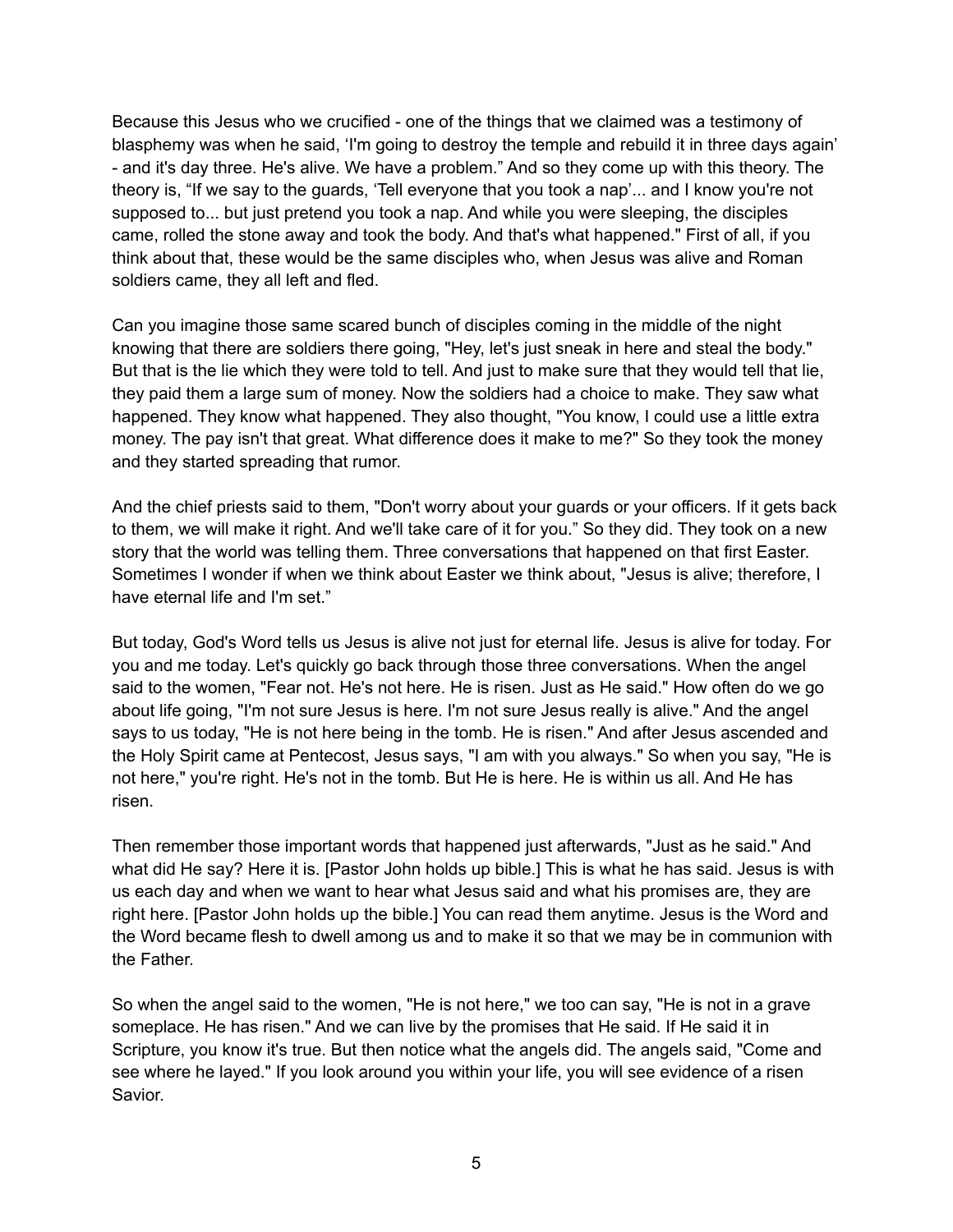If you allow your eyes to be open and you allow yourself to see what God is doing, you will see evidence of a risen Savior. You can hear it in His Word. You can see evidence around us.

But then there's another piece to this piece. The angel says, "Go quickly and tell His disciples." Jesus says, "Go quickly and tell my brothers." Go quickly. We have the living Word. How quickly do we tell our brothers and sisters and sons and daughters and fathers and mothers and aunts and uncles and everyone else in your family? How quickly do we tell them about what God is doing and that Jesus has risen? Do we spend our time talking about that? Remember, Jesus said "You are now my brothers."

In Romans eight, we read about how we have been adopted and we are all brothers and sisters in Christ. We need to be sharing with each other God's Word. We need to be sharing with each other the evidence of how we have seen God at work and we need to make that part of our lives. And for those times where we might think, "Oh, that is way too challenging, that will be a little awkward," God says, "Go quickly and do it. And while you are on your way, I will meet you." I will say, "Rejoice with me," because He has risen and we can celebrate that.

But then there was a third conversation. That third conversation went something like this, "I know that you're alive Jesus, but I also know what the world offers. And I kind of like it." Now I have a choice. I can invest myself in the kingdom of God or I can invest myself in the world. The world will get payoff but the world's payoff won't last.

So we have that place of the soldiers who says in their ideas, "I'm going to choose the world instead of the Word." So from that third conversation, we ask the question, "Where are we going to invest? Where are we going to put our money? Where are we going to put our efforts? Where are we going to put our focus? Are we going to focus on what the world says? The lies which come out of the world? Or are we going to focus on the Word and the truth of what the Word says?"

Many mornings, I wake up with a song in my head and the Lord often wakes me up with hymns. This Easter morning, I woke up humming the song, "He Lives."

I serve a risen Saviour, He's in the world today I know that He is living, whatever men may say I see His hand of mercy, I hear His voice of cheer And just the time I need Him He's always near

In all the world around me I see His loving care And though my heart grows weary I never will despair I know that He is leading, through all the stormy blast The day of His appearing will come at last

Rejoice, rejoice, O Christian Lift up your voice and sing Eternal hallelujahs to Jesus Christ, the King The Hope of all who seek Him, the Help of all who find